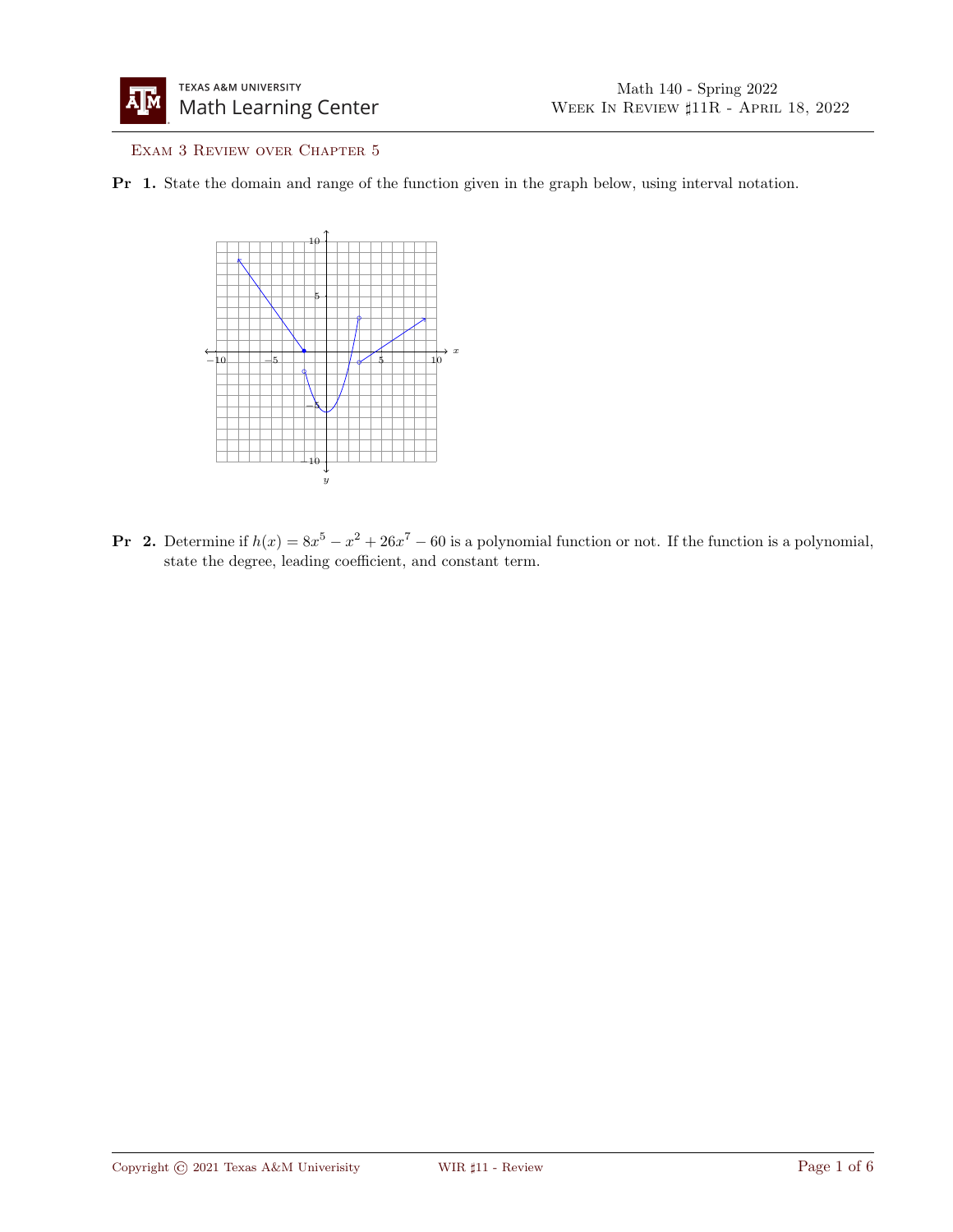**Pr** 3. State the domain, range, vertex, y-intercept, and any x-intercepts for  $f(x) = -4x^2 + 32x - 28$ 

Domain:

Range:

Vertex:

y-intercept:

x-intercept(s):

**Pr** 4. The price-demand function (in dollars) for a particular item is given by  $p(x) = -0.08x + 68$ , where x is the number of items. The company who produces these items has a production cost of \$4 per item and fixed costs of \$160. Determine the maximum profit for the company from the sales of this item.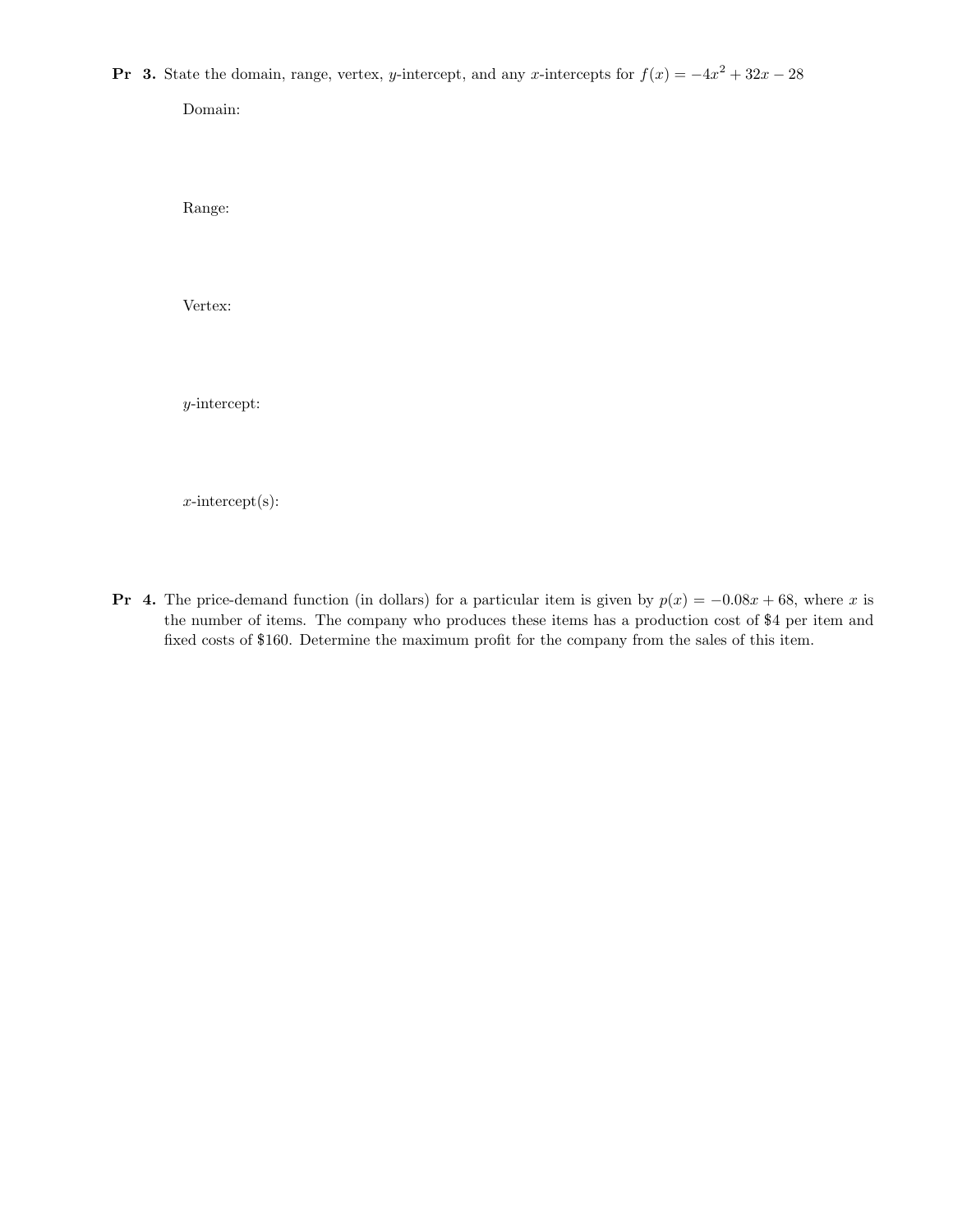Pr 5. State the domain, y-intercept (if it exists), any x-intercepts, any vertical asymptotes, and any holes for the rational function,  $f(x) = \frac{x(x-3)(x+4)}{(x-1)(x-3)(x+2)}$ .

Domain:

y-intercept:

x-intercept(s):

Vertical Asymptotes:

Hole(s):

**Pr 6.** Compute the difference quotient for  $f(x) = \frac{7x}{9x - 4}$ .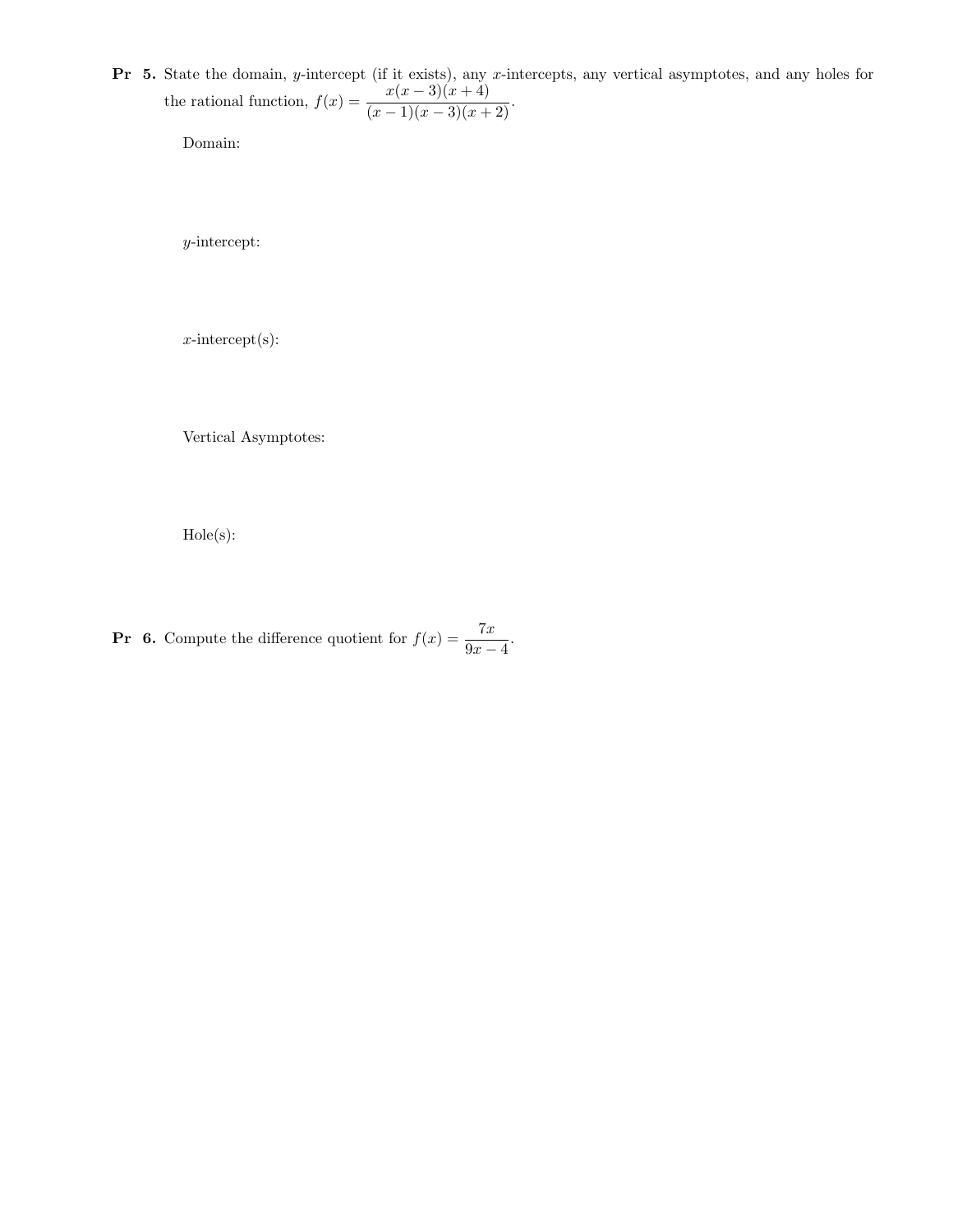**Pr 7.** State the domain of  $f(x) = \frac{(x+9)\sqrt[3]{x+5}}{(x-6)^{11}}$  $\frac{(7x-8)^{\frac{1}{4}}}{(7x-8)^{\frac{11}{4}}}$ , using interval notation.

**Pr 8.** Rationalize 
$$
\frac{\sqrt{6-x}-12}{x-21}.
$$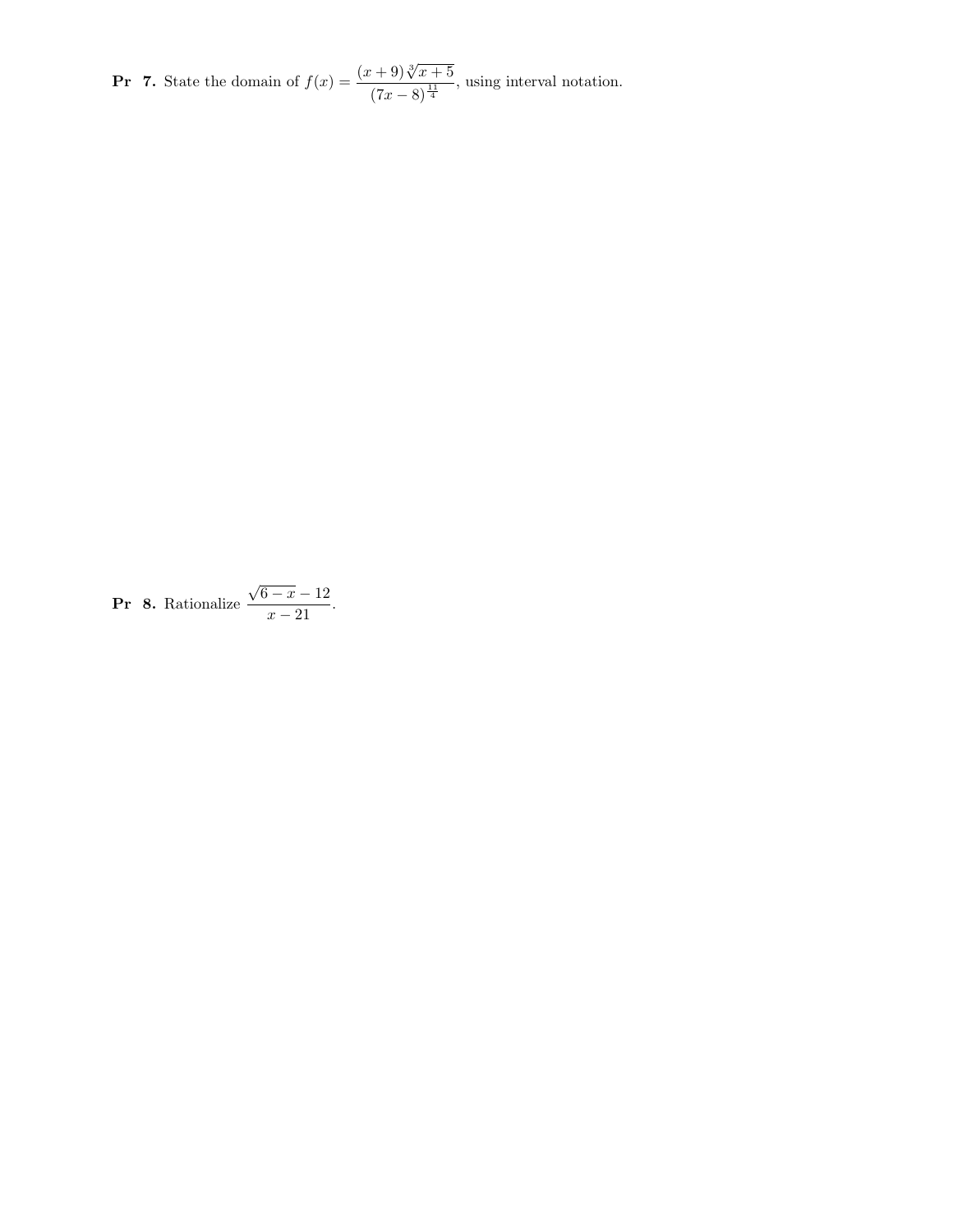**Pr** 9. State the domain of  $h(x) = \begin{cases} \frac{5}{x-1} & \text{if } x \leq 2 \end{cases}$  $\sqrt{4x+1}$  if  $x>3$ , using interval notation.

**Pr 10.** State the domain of  $f(x) = e^{\sqrt[8]{9-7x}}$ , using interval notation.